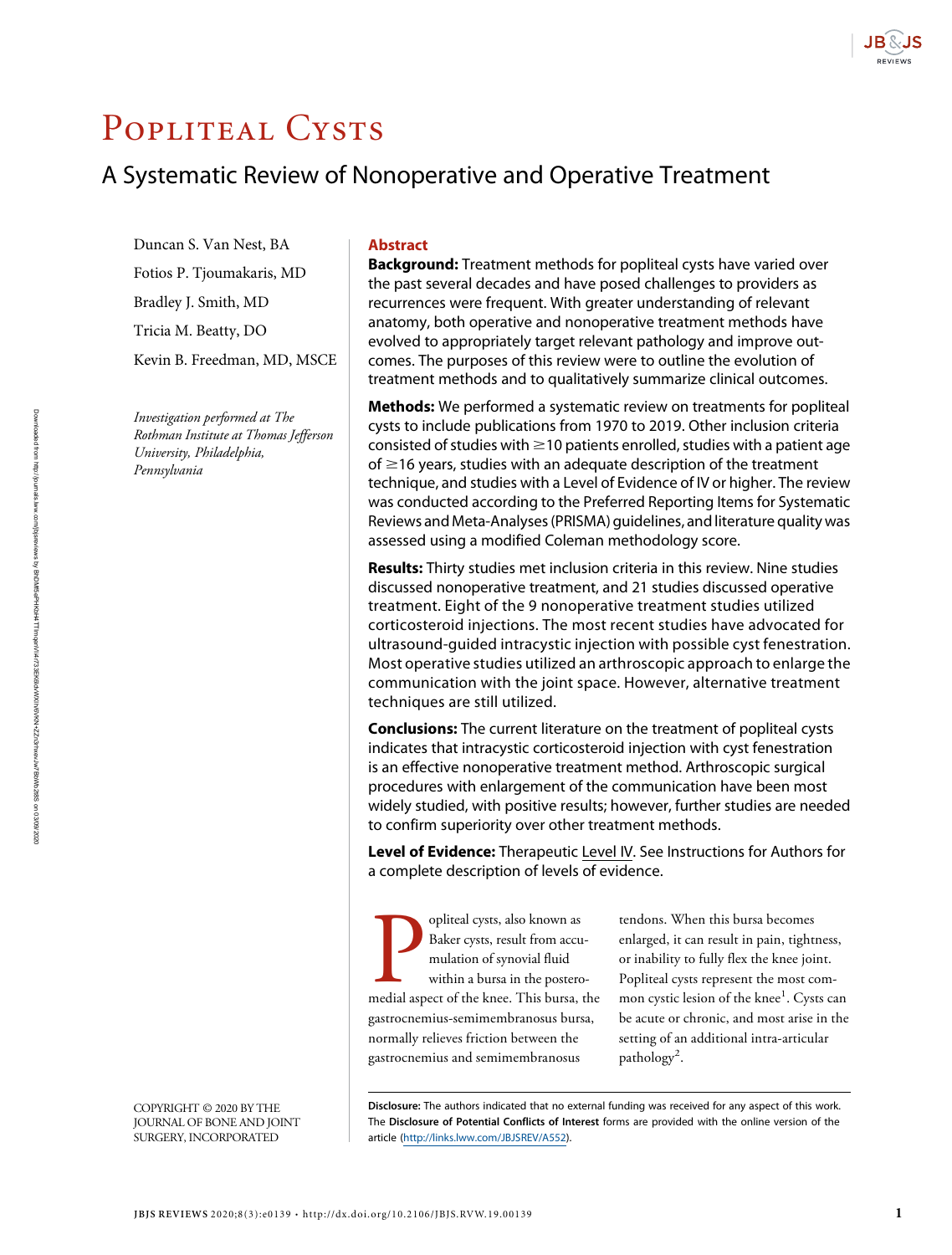**JB**&JS

### The gastrocnemius-

semimembranosus bursa is unique because it communicates directly with the knee joint, resulting in the flow of synovial fluid from the intra-articular space into the bursal sac $^3.$  This feature of the gastrocnemius-semimembranosus bursa is believed to cause the formation of popliteal cysts. A series of studies investigating popliteal cyst formation and the communication between the knee joint and the bursa revealed the presence of a transverse opening in the posteromedial aspect of the joint capsule. This opening has a valve-like function that results in the unidirectional flow of synovial fluid from the joint space into the bursal sac $\mathrm{^4}.$  Thus, in the setting of excess synovial fluid production from an intra-articular knee pathology, this unidirectional flow can result in distention and swelling of the bursa, forming a popliteal cyst. Although many popliteal cysts are found incidentally and are asymptomatic, large popliteal cysts can cause dysfunction and may require treatment.

The initial treatment strategies for symptomatic popliteal cysts consist of conservative management and monitoring of symptoms<sup>5</sup>. If symptoms do not improve, many different treatment options have been outlined in the literature, both nonoperative and operative. Nonoperative interventions consist primarily of corticosteroid injections to decrease inflammation and joint effusion, whereas operative treatments consist of addressing the underlying intra-articular pathology as well as the cyst itself via a variety of techniques. Because of the variety of management strategies, definitive treatment methods have not been established in the literature. This study will serve to provide an updated systematic review of the literature for the operative and nonoperative treatment of popliteal cysts to help to develop evidence-based guidelines for the management of popliteal cysts and to inform the selection of the proper technical approach to prevent recurrence and minimize morbidity.

### Materials and Methods

We performed a systematic review of the literature on the treatment of popliteal cysts from the last 50 years. The Preferred Reporting Items for Systematic Reviews and Meta-Analyses (PRISMA) guidelines were used to conduct the review<sup>6</sup>. PubMed, Cochrane Library, and Scopus databases were searched using the following search terms "(popliteal cyst OR baker's cyst) AND (arthroscopic OR excision OR surgery OR non-operative OR treatment OR aspiration OR injection)." At the end of our screening process, references of selected articles were reviewed for potential studies missed in our initial search. Identified studies were loaded into the Rayyan Qatar Computing Research Institute (QCRI) online software, which removed duplicates. Studies were assigned a Level of Evidence using the grading tool from the Oxford Centre for Evidence-Based Medicine (OCEBM)<sup>7</sup>. Our search included studies published between the dates January 1, 1970, and April 1, 2019.



PRISMA flowchart for the study data.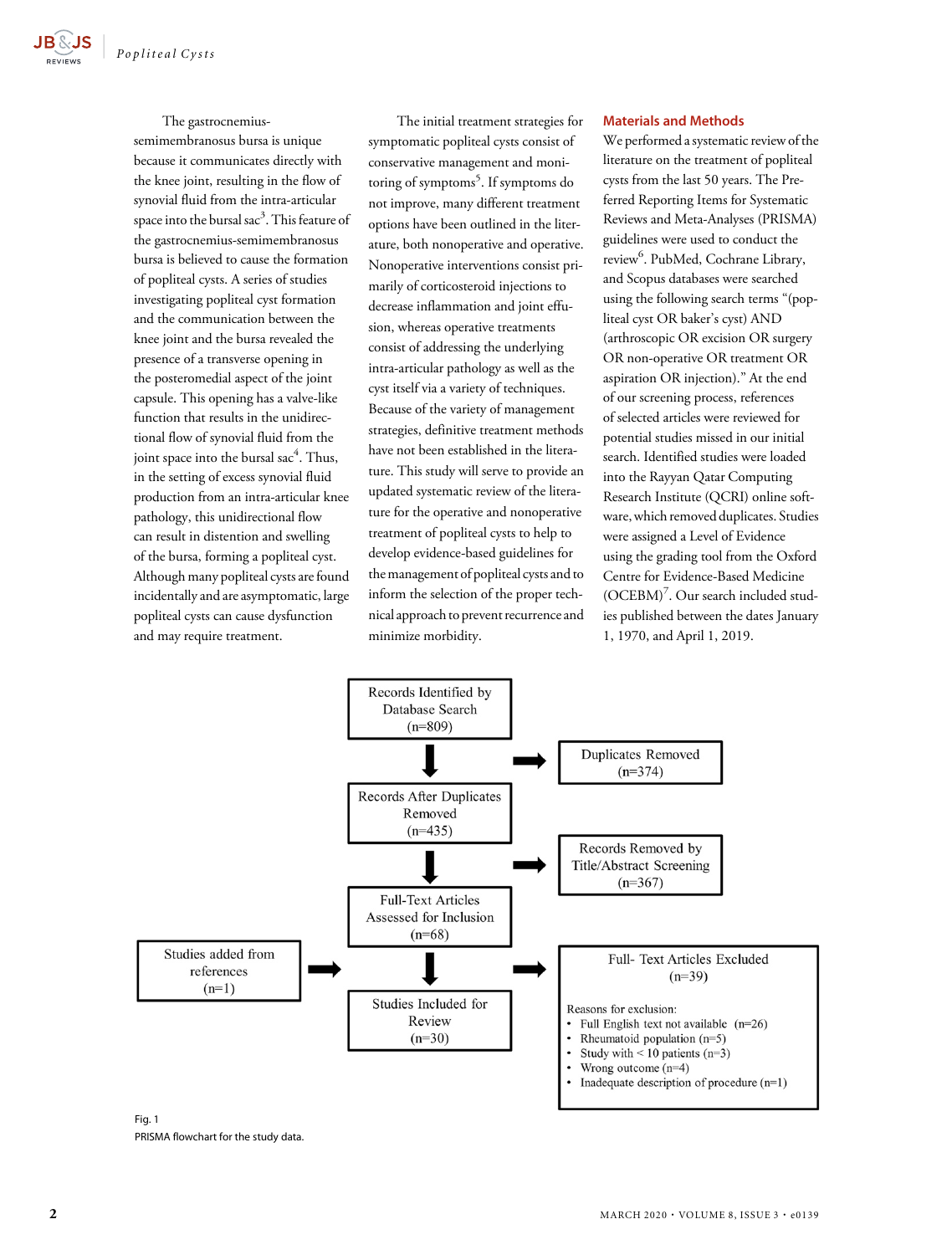| <b>REVIEWS</b> |
|----------------|

| TABLE I Nonoperative Study Characteristics*         |                                                                                |                  |                 |           |                 |              |                                         |  |
|-----------------------------------------------------|--------------------------------------------------------------------------------|------------------|-----------------|-----------|-----------------|--------------|-----------------------------------------|--|
| Study                                               | Procedure<br>Description                                                       | Coleman<br>Score | No. of<br>Knees | Aget (yr) | Follow-upt (mo) | Recurrences‡ | <b>Outcome Measures</b>                 |  |
| $\mbox{Hautmann}^{\mbox{\scriptsize 18}}$<br>(2019) | Radiation therapy                                                              | 71               | 20              | 65        | 9               | <b>NA</b>    | WOMAC, NRS, Knee<br>Society score       |  |
| Cakmakci <sup>13</sup><br>(2017)                    | Aspiration and<br>intracystic<br>corticosteroid<br>injection                   | 54               | 26              | 53.2      | 6               | <b>NA</b>    | Ultrasound, reflux<br>venous blood flow |  |
| Çağlayan <sup>14</sup><br>(2016)                    | Aspiration and<br>intracystic<br>corticosteroid<br>injection                   | 75               | 52              | 57.5      | 0.75            | <b>NA</b>    | RLC, WOMAC, VAS,<br>ultrasound          |  |
| Smith <sup>16</sup> (2015)                          | Aspiration,<br>fenestration, and<br>intracystic<br>corticosteroid<br>injection | 64               | 47              | 55.6      | 20              | 6(13)        | WOMAC,<br>ultrasound                    |  |
| Di Sante <sup>17</sup><br>(2012)                    | Intracystic<br>corticosteroid<br>injection and<br>horizontal<br>therapy        | 74               | 60              | 70.6      | $\mathbf{1}$    | <b>NA</b>    | WOMAC, VAS,<br>ultrasound               |  |
| Köroğlu <sup>15</sup><br>(2012)                     | Aspiration,<br>fenestration, and<br>intracystic<br>corticosteroid<br>injection | 70               | 32              | 59        | 6               | 6(19)        | VAS, ultrasound                         |  |
| Bandinelli <sup>12</sup><br>(2012)                  | Intra-articular<br>compared with<br>intracystic<br>corticosteroid<br>injection | 73               | 40              | 62        | $\overline{2}$  | <b>NA</b>    | RLC, ultrasound                         |  |
| Di Sante <sup>11</sup><br>(2010)                    | Aspiration and<br>intracystic<br>corticosteroid<br>injection                   | 69               | 26              | 69.6      | $\mathbf{1}$    | <b>NA</b>    | WOMAC, VAS,<br>ultrasound               |  |
| Acebes <sup>10</sup><br>(2006)                      | Intra-articular<br>corticosteroid<br>injection                                 | 65               | 30              | 68        | $\mathbf{1}$    | <b>NA</b>    | VAS, ultrasound                         |  |

\*NA 5 not available. †The values are given as the mean. ‡The values are given as the number of patients, with the percentage in parentheses.

Inclusion criteria were studies that had a Level of Evidence of IV or higher reporting clinical outcomes of specific treatment methods, either operative or nonoperative, for popliteal cysts;  $\geq 10$ patients; studies with a patient age of  $\ge$  16 years; and studies with an adequate description of the treatment technique provided. Studies were excluded if patients with rheumatoid arthritis were exclusively examined; if they were in non-English languages; and if they were reviews, biomechanical studies, or

technical reports. Outcomes included for qualitative analysis were functional knee outcomes, Rauschning and Lindgren classification (RLC), pain scores, radiographic follow-up, and recurrence<sup>8</sup>. Quality assessment was performed using a modified version of the Coleman methodology score<sup>9</sup>. Each study was assigned a value between 0 and 100. Our PRISMA methodology is summarized in Figure 1.

### **Results**

Nonoperative Management A total of 9 studies utilized nonoperative treatments (Table I). The first study published evaluating the efficacy of corticosteroid injections was by Acebes et al. in  $2006^{10}$ . In this prospective study, 30 participants with osteoarthritis complicated by popliteal cysts received an intra-articular corticosteroid injection. The cyst itself was not punctured or aspirated. Clinical and sonographic parameters were recorded at baseline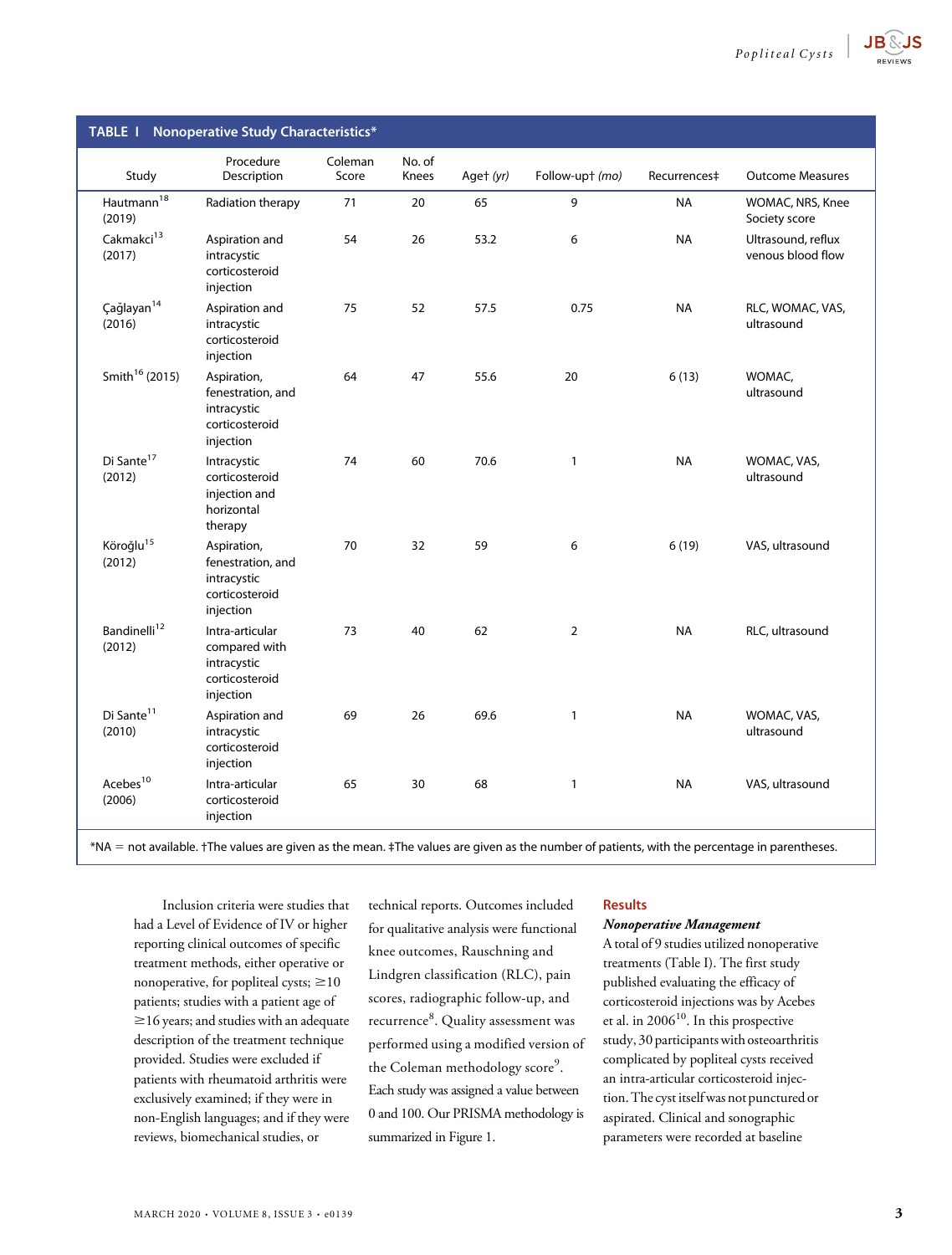and at 4 weeks after the injection. Visual analog scale (VAS) pain scores decreased from 5.8 to 4.3, range of motion improved, and cyst size decreased on ultrasound. Of the 30 patients in this study, 2 had complete resolution of the cyst. No patient experienced an increase in cyst size; however, follow-up was only limited to 4 weeks after the intervention. A subsequent study by Di Sante et al. examined intracystic injections $11$ . Following ultrasound-guided aspiration, an intracystic corticosteroid injection was administered. Twenty-six patients included in this study demonstrated a decrease in VAS pain scores from 6.2 to 4.48 at 1 week and 4.32 at 4 weeks. The Western Ontario and McMaster Universities Osteoarthritis Index (WO-MAC) decreased from 5.54 at baseline to 4.35 at 1 week and 4.62 at 4 weeks. Cyst volume decreased substantially as well. Bandinelli et al. prospectively studied 40 patients with popliteal cysts by comparing intracystic injections with intra-articular injections $12$ . Following cyst aspiration, 20 patients received an intracystic corticosteroid injection and 20 patients received an intra-articular

injection. Cysts were examined via ultrasound and clinical outcomes were assessed at 2, 4, and 8 weeks after injection. Both groups showed improvement, but, at 4 and 8 weeks, the intracystic group demonstrated significantly lower RLC scores and decreased cyst volume compared with the intraarticular group. On average, the RLC improved from 2.6 to 0.25 in the intracystic injection group compared with 2.6 to 0.4 in the intra-articular group  $(p < 0.05)$ . Two additional studies, by Cakmakci et al.<sup>13</sup> and Çağlayan et al.<sup>14</sup>, showed outcomes for intracystic corticosteroid injection. Cakmakci et al. found that cyst size decreased from 22.3 mL to 4.8 mL on average at 6 months in 26 patients. In their study, Çağlayan et al. found a reduction in the RLC from 2.58 to 0.79 in 52 patients.

Köroğlu et al. prospectively analyzed the efficacy of intracystic corticosteroid injections, but additionally classified cysts as either simple or complex on ultrasound assessment<sup>15</sup>. A cyst was complex if it demonstrated septations or synovial thickening. Simple cysts were anechoic with a thin synovial wall. This study included 32 patients, 8 of whom had complex cysts. Ultrasound-guided aspiration was performed, and, if the cyst was complex, it was punctured from several different levels to ensure evacuation and an intracystic corticosteroid injection was performed. All 32 patients underwent 1 week, 1-month, and 6-month evaluations. At the 6-month evaluation, cyst volume decreased from 28.77 to 9.35 mL on average and VAS scores decreased from 7.9 to 3.0. However, 6 patients experienced recurrence. All 6 of these patients had complex cysts prior to treatment. A subsequent study by Smith et al. showed a similar result in 47 patients, with 6 recurrences in patients with complex cysts or advanced osteoarthritis $16$ .

Although studies on corticosteroid injections have been the most widely reported, other nonoperative treatments have been described. Di Sante et al. outlined a randomized controlled study examining horizontal therapy with intracystic injection $17$ . Horizontal therapy uses cutaneous electrodes around the knee to deliver stimulating

| Open Operative Management Study Characteristics*<br><b>TABLE II</b> |                                          |                  |                 |           |                       |              |                                                         |  |
|---------------------------------------------------------------------|------------------------------------------|------------------|-----------------|-----------|-----------------------|--------------|---------------------------------------------------------|--|
| Study                                                               | <b>Brief</b><br>Operative<br>Description | Coleman<br>Score | No. of<br>Knees | Aget (yr) | Follow-<br>$up+$ (mo) | Recurrences‡ | Outcome<br>Measures                                     |  |
| Yang <sup>35</sup> (2017)§                                          | Open excision                            | 82               | 25              | 54.2      | 13.7                  | 10(40)       | Incision<br>healing, VAS,<br>RLC, Lysholm<br>score, MRI |  |
| Hughston $^{21}$ (1991)                                             | Open excision                            | 50               | 25              | 39.5      | 71.6                  | 2(8)         | Excellent,<br>good, fair,<br>poor                       |  |
| Rauschning <sup>22</sup> (1980)                                     | Open closure                             | 61               | 15              | 42.7      | 22.4                  | 3(20)        | RLC,<br>arthrography                                    |  |
| Rauschning <sup>8</sup> (1979)                                      | Open excision                            | 51               | 41              | 46.8      | 48                    | 21(51.2)     | Incision<br>healing, RLC,<br>arthrography               |  |
| Vahvanen <sup>20</sup> (1973)                                       | Open excision                            | 57               | 42              | 48        | 36                    | 6(14.3)      | Recurrence,<br>radiography,<br>arthrography             |  |
| Childress <sup>19</sup> (1970)                                      | Open excision                            | 43               | 22              | <b>NA</b> | <b>NA</b>             | $\mathbf 0$  | Recurrence,<br>pain                                     |  |

\*NA 5 not available. †The values are given as the mean. ‡The values are given as the number of patients, with the percentage in parentheses. §This is a comparative study comparing open and arthroscopic excisions.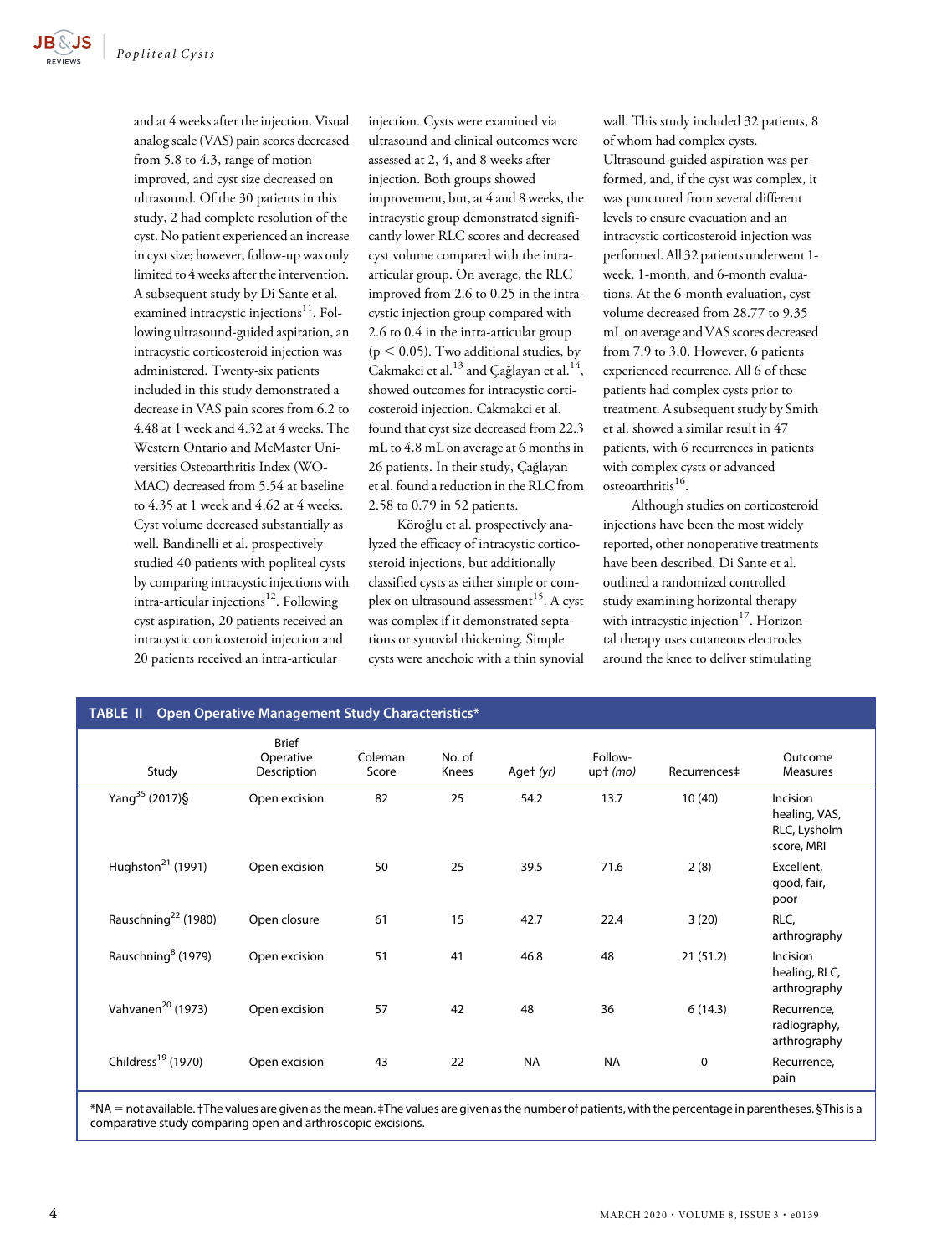

frequencies. Patients received ten 30 minute treatments over a 2-week period following corticosteroid injection. In 60 patients, horizontal therapy with corticosteroid injection yielded lower pain scores than corticosteroid injection alone at 4 weeks after the intervention. Another study by Hautmann et al. outlined the effect of photon radiation therapy for popliteal cysts $^{18}$ . In the 20 patients in the study, the numeric rating scale (NRS) pain scores decreased from 6.5 to 3.0 at 6 weeks and 2.0 at 9 months. A complete response, defined by a popliteal cyst with  $\leq$ 1 mL of fluid on ultrasound, was observed in 43% of patients at the long-term follow-up.

# Operative Management Open Operative Management

A total of 6 of the 21 operative management studies utilized an open operative technique (Table II). Childress documented the results of 22 patients undergoing open excision<sup>19</sup>. An S-shaped incision was used followed by blunt dissection and excision of the cyst. The opening to the joint was then sutured and scarified, and the medial aspect of the gastrocnemius was sutured to the posterior capsule. The semimembranosus tendon was plicated over the medial aspect of the gastrocnemius. There were no reports of recurrent cysts, pain, or limited motion despite the alteration of the gastrocnemius muscle. It is unclear if underlying intra-articular pathologies were addressed in this cohort. Vahvanen investigated 42 patients treated with open excision $^{20}$ . In this series, the cyst was excised and the communication with the joint space was closed with suture. For large cysts, gastrocnemiussemimembranosus fascia was used to reinforce the closure. In 10 patients, a synovectomy was performed. In total, there were 6 recurrences, all in patients without a synovectomy. All patients with recurrences showed signs of osteoarthritis.

Rauschning and Lindgren documented the results of open excision of 41 popliteal cysts<sup>8</sup>. Twenty-nine cysts had

symptomatic improvement, whereas 12 cysts did not show improvement. Additionally, there were 21 cases of recurrent cysts. Of note, in only 3 cases was an additional intra-articular pathology treated. From the results of this study, the authors advocated against using open excision of popliteal cysts unless the associated intra-articular pathology cannot be treated and the cyst is very symptomatic. Hughston et al. also studied open excision of popliteal cysts in 25 patients<sup>21</sup>. Intraarticular pathology was identified and was corrected in 23 of the 25 patients. Clinical outcomes were excellent in 12 knees, good in 8 knees, fair in 3 knees, and poor in 2 knees.

The first study that differed from the traditional open excisional approach was a second study by Rauschning<sup>22</sup>. In this study, 8 patients underwent simple closure of the opening to the joint capsule alone via a medial incision, and another 7 patients underwent closure with an additional capsuloplasty with a flap from the gastrocnemius tendon. The cyst was not excised in either group. Associated intra-articular pathologies were addressed in 12 of the 15 patients. There were 3 recurrences with simple closure alone and no recurrences in those with additional capsuloplasty.

### Arthroscopic Management

A total of 15 of the 21 operative studies utilized arthroscopic management (Table III). With the advent of arthroscopic surgical techniques and a deeper understanding of the pathoanatomy of popliteal cysts, there was a movement toward less invasive surgical techniques. The study by Rupp et al. examined the effect of treating associated intraarticular pathologies arthroscopically without addressing the popliteal cyst itself<sup>23</sup>. In 16 patients at a mean followup of 2.1 years, 5 popliteal cysts had disappeared, but 11 others persisted. Ten of the 11 patients with persistent cysts had osteoarthritis with grade-III or IV chondral lesions. None of the 5 patients with resolved cysts demonstrated grade-III or IV lesions. The authors concluded that addressing

the source of the joint effusion is sufficient to resolve the symptoms of the popliteal cysts. However, in cases of osteoarthritis, this effusion is particularly difficult to control, and an arthroscopy alone will not resolve symptomatic popliteal cysts.

Calvisi et al. investigated the efficacy of arthroscopic closure of the opening to the popliteal cysts<sup>24</sup>. After cyst aspiration, a posteromedial portal was established and entry to the opening was sutured closed. Associated intraarticular pathologies were treated subsequently. In 22 patients at a 2-year follow-up, the RLC decreased from 2.14 to 0.55 on average. Cysts completely disappeared in 14 patients and were reduced in 6 patients, and 2 patients had recurrences. Sansone and De Ponti investigated outcomes from arthroscopic enlargement of the joint communication<sup>2</sup>. Via standard arthroscopic portals, intra-articular pathologies were found and were addressed in all 30 patients. Subsequently, a blunt instrument was introduced into the opening of cyst in the posteromedial compartment. Any structures obstructing the newly formed opening were removed using a motorized shaver and leaving a 4 to 5-mm opening. Prior to treatment, the mean RLC grade was 2.2. At 1 year postoperatively, the mean RLC grade was 0.4 with 1 case of recurrence.

Two studies by Ko and Ahn<sup>25</sup> and Yinghui et al.<sup>26</sup> both described the results of arthroscopic debridement of the cyst followed by enlargement of the cyst opening. In both studies, an arthroscope was placed directly into the cyst cavity to debride the cyst wall and enlarge the joint communication, followed by arthroscopic treatment of the intra-articular pathology. Among 14 patients in the study by Ko and Ahn, there were no recurrences at 1 year and all patients experienced complete resolution of the cysts<sup>25</sup>. Among the 41 patients in the study by Yinghui et al., there was 1 recurrence and the rest of the patients experienced complete resolution<sup>26</sup>.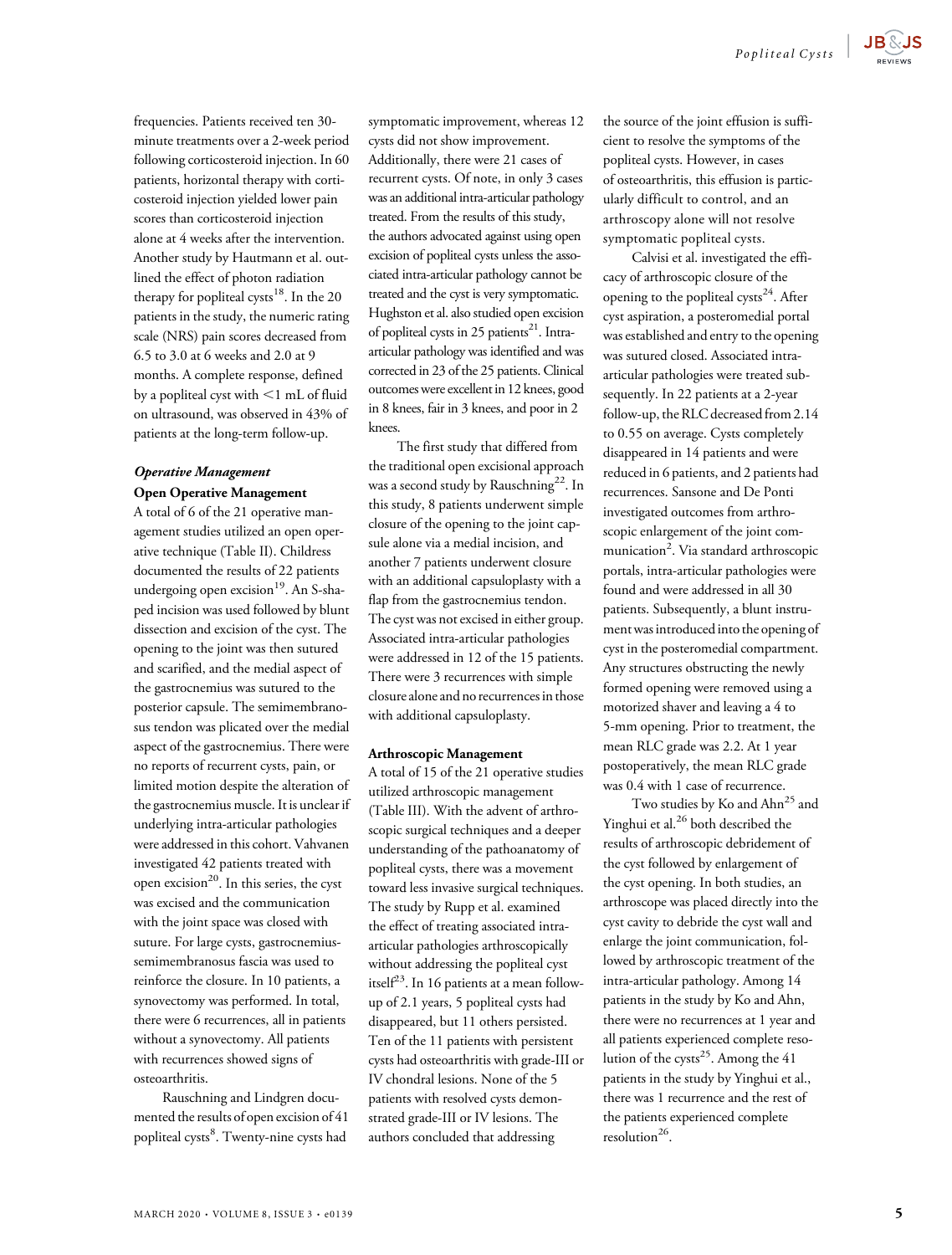

| Popliteal Cysts |  |
|-----------------|--|
|                 |  |

|                              | TABLE III Arthroscopic Management Study Characteristics* |                  |                 |           |                       |              |                                                                |
|------------------------------|----------------------------------------------------------|------------------|-----------------|-----------|-----------------------|--------------|----------------------------------------------------------------|
| Study                        | <b>Brief Operative</b><br>Description                    | Coleman<br>Score | No. of<br>Knees | Aget (yr) | Follow-<br>$up+$ (mo) | Recurrences‡ | Outcome<br><b>Measures</b>                                     |
| Chen <sup>30</sup> (2019)    | Arthroscopic<br>enlargement and cyst<br>wall debridement | 56               | 21              | 61        | 29.4§                 | 1(4.8)       | RLC,<br>ultrasound                                             |
| Gu <sup>31</sup> (2018)      | Arthroscopic<br>enlargement and cyst<br>wall debridement | 68               | 34              | 55.4      | 14.8                  | 0            | RLC, MRI                                                       |
| Xinxian $36$ § (2018)        | Arthroscopic<br>enlargement only                         | 61               | 31              | 54.8      | 33.3                  | 6(18)        | RLC, Lysholm<br>score, MRI                                     |
| Jiang <sup>29</sup> (2017)   | Arthroscopic<br>enlargement and cyst<br>wall debridement | 65               | 58              | 63.5      | 24                    | $\pmb{0}$    | VAS, Lysholm<br>score                                          |
| Yang <sup>35</sup> # (2017)  | Arthroscopic<br>enlargement only                         | 82               | 32              | 55.3      | 13.7                  | 1(3.1)       | <b>Incision</b><br>healing, VAS,<br>RLC, Lysholm<br>score, MRI |
| Pankaj <sup>34</sup> (2016)  | Arthroscopic<br>enlargement only                         | 61               | 12              | 50.3      | 28                    | 1(8.3)       | <b>RLC</b>                                                     |
| Ohishi <sup>33</sup> (2015)  | Arthroscopic<br>enlargement only                         | 61               | 29              | 62.6      | 22.9                  | 1(3.4)       | RLC, MRI                                                       |
| Cho <sup>32</sup> (2012)     | Arthroscopic<br>enlargement and cyst<br>wall debridement | 78               | 111             | 57        | 24                    | $\mathbf 0$  | RLC, MRI or<br>ultrasound                                      |
| Lie <sup>28</sup> (2011)     | Arthroscopic<br>enlargement and cyst<br>wall debridement | 51               | 10              | 60        | 13                    | $\mathbf 0$  | <b>RLC</b>                                                     |
| Ahn <sup>27</sup> (2010)     | Arthroscopic<br>enlargement and cyst<br>wall debridement | 64               | 31              | 47.7      | 36.1                  | $\pmb{0}$    | RLC, MRI                                                       |
| Yinghui <sup>26</sup> (2008) | Arthroscopic<br>enlargement and cyst<br>wall debridement | 65               | 41              | 50.3      | 18                    | 1(2.4)       | <b>RLC</b>                                                     |
| Calvisi <sup>24</sup> (2007) | Arthroscopic closure<br>only                             | 56               | 22              | 56        | 24                    | 2(9.1)       | RLC, MRI                                                       |
| Ko <sup>25</sup> (2004)      | Arthroscopic<br>enlargement and cyst<br>wall debridement | 51               | 14              | 48        | 29.7                  | $\mathbf 0$  | RLC,<br>ultrasound                                             |
| Rupp <sup>23</sup> (2002)    | Intra-articular<br>pathology corrected                   | 61               | 16              | <b>NA</b> | 25.2                  | 11(68.8)     | VAS,<br>ultrasound                                             |
| Sansone <sup>2</sup> (1999)  | Arthroscopic<br>enlargement only                         | 56               | 30              | 56        | 32                    | 1(3.3)       | RLC,<br>ultrasound                                             |

\*NA 5 not available. †The values are given as the mean. ‡The values are given as the number of patients, with the percentage in parentheses. §This is the median. #This is a comparative study comparing open and arthroscopic excisions.

Since 2010, a total of 5 studies have been performed utilizing arthroscopic enlargement of the cyst opening via a posteromedial portal followed by cyst wall debridement via an additional, extra-articular, intracystic portal $27-31$ . Generally, in these studies, a posteromedial portal was used to enlarge the opening to the cyst. Subsequently, a

posteromedial, extra-articular, cystic portal was also established. A cystectomy was performed by removing the inner wall of the cyst via this additional posteromedial portal. Intra-articular pathology was treated afterwards. All 31 patients in the study by Ahn et al. did not require a future surgical procedure; 55% of patients had no evidence of a cyst on

magnetic resonance imaging (MRI), and 45% of patients exhibited a reduction in size at a mean follow-up of 36 months<sup>27</sup>. In the study by Lie and Ng, there were no cases of recurrence in 10 patients at a mean follow-up of 13 months<sup>28</sup>. In the study by Jiang and Ni, there were no reported cases of recurrence among all 58 patients at a mean follow-up of 24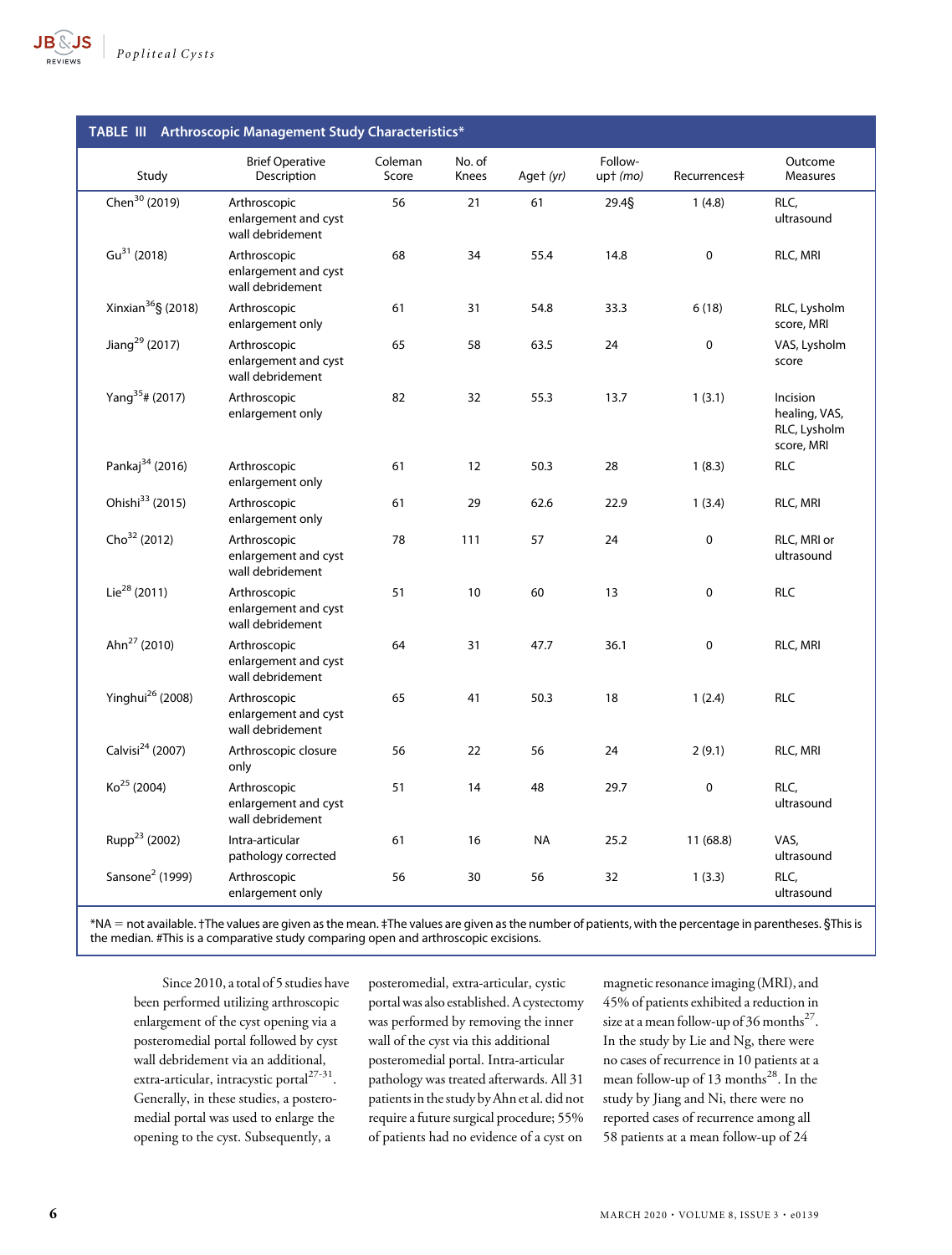| s.<br>REVIEV |
|--------------|

| <b>TABLE IV</b><br><b>Combined Open-Arthroscopic Management Study Characteristics</b> |                                                  |                  |              |             |                       |                          |                                                            |  |
|---------------------------------------------------------------------------------------|--------------------------------------------------|------------------|--------------|-------------|-----------------------|--------------------------|------------------------------------------------------------|--|
| Study                                                                                 | <b>Brief Operative</b><br>Description            | Coleman<br>Score | No. of Knees | Age* $(yr)$ | Follow-<br>$up*$ (mo) | Recurrences <sup>+</sup> | Outcome<br><b>Measures</b>                                 |  |
| Xinxian <sup>36</sup> ‡ (2018)                                                        | Arthroscopic<br>enlargement and<br>open excision | 61               | 34           | 54.8        | 33.3                  | 1(3.1)                   | RLC,<br>Lysholm<br>score, MRI                              |  |
| Yang <sup>35</sup> ‡ (2017)                                                           | Arthroscopy and<br>open excision                 | 82               | 19           | 55.4        | 13.7                  | 1(5.2)                   | Incision<br>healing,<br>VAS, RLC,<br>Lysholm<br>score, MRI |  |
| Saylik <sup>37</sup> (2016)                                                           | Arthroscopy and<br>open excision                 | 76               | 103          | 49          | 39                    | 2(1.9)                   | RLC,<br>Lysholm<br>score, MRI                              |  |

\*The values are given as the mean. †The values are given as the number of patients, with the percentage in parentheses. ‡This is a comparative study comparing open and arthroscopic excisions.

months<sup>29</sup>. Among the 21 patients in the study by Chen et al., 20 patients had complete resolution of the cysts, and 1 patient had a recurrence with ultimate reduction in size at a mean follow-up of 29.4 months $^{30}$ . In the study by Gu et al., there were no recurrences in a total of 34 patients undergoing the operation at a mean follow-up of  $14.8$  months<sup>31</sup>.

Cho utilized a slightly different technique to enlarge the cyst opening and debride the cyst wall $^{32}$ . In this study, only 1 posteromedial portal was used instead of 2 portals, as previously described. An intracystic portal was created using a spinal needle and transillumination to avoid vascular damage. To allow for adequate visualization of the cyst wall through the anterolateral portal, a 70° arthroscope was used. There was no evidence of recurrence in 111 patients, with all showing excellent or good results according to the RLC grade.

The results for arthroscopic enlargement of the cyst opening via a posteromedial portal without additional debridement of the cyst wall were outlined in studies by Ohishi et al.<sup>33</sup>, Pankaj et al.<sup>34</sup>, Yang et al.  $(1 \text{ arm})^{35}$ , and Xinxian et al.  $(1 \text{ arm})^{36}$ . Among 29 patients evaluated in the study by Ohishi et al., 12 cysts disappeared completely, 16 cysts were reduced in size, and 1 cyst recurred with an increase in size<sup>33</sup>. In the study by Pankaj et al., there was 1 failure with recurrence among 12 patients<sup>34</sup>. In

the 1 arm of the study by Yang et al., there was 1 case of recurrence in 32 patients $35$ . In the 1 arm of the study by Xinxian et al., among a total of 31 patients, 5 patients experienced recurrent cysts<sup>36</sup>. Of note, patients with septal membranes within the cyst were excluded in this study.

### Combined Open-Arthroscopic Management

A total of 3 of the 21 operative studies utilized a combined open-arthroscopic approach (Table IV). Although Rauschning<sup>22</sup> concluded that open excision of popliteal cysts led to unacceptable recurrence rates, the efficacy of open excision with additional arthroscopic intervention has been reexamined in a recent group of studies. These studies include those by Yang et al.<sup>35</sup>, Xinxian et al.36, and Saylik and Gökkuş<sup>37</sup>. In the study by Saylik and Gökkuş, an incision was made along the flexor crease, and the cyst was dissected and excised followed by closure of the capsule with sutures. Arthroscopy was then performed to treat intra-articular pathology. Of 103 cysts treated with this method, 2 patients had a recurrence<sup>37</sup>. In the combined open-arthroscopic arm of the study by Xinxian et al., an incision was made directly over the cyst. The cyst was excised following blunt dissection. Closure was performed in

layers without repairing the posteromedial capsule. Via arthroscopy, the capsular fold was removed, and intraarticular pathologies were managed. In this part of the study, 34 patients were treated and there was 1 case of recurrence. Two patients experienced superficial wound infections $36$ . In 1 arm of the study by Yang et al., arthroscopy was performed followed by an S-incision in the medial popliteal area. After blunt dissection, the cyst was excised from the root and the opening to the joint space was sutured. In 19 patients who underwent this combined arthroscopic-open procedure, there was 1 recurrence<sup>35</sup>.

### Discussion

This systematic review included a total of 30 studies; 9 studies outlined nonoperative treatments, whereas 21 studies outlined operative treatments. Eight of 9 nonoperative studies utilized corticosteroid injections, with the remaining study utilizing radiation therapy. Of the 8 studies, 6 performed intracystic injections, 1 performed intra-articular injections, and 1 performed both. Fenestration of the cyst prior to injection was used in 2 of the studies examining intracystic injections. Of the 21 operative treatment studies, 6 used an open technique, 15 used arthroscopy, and 3 used a combined open-arthroscopic technique. Thirteen studies enlarged the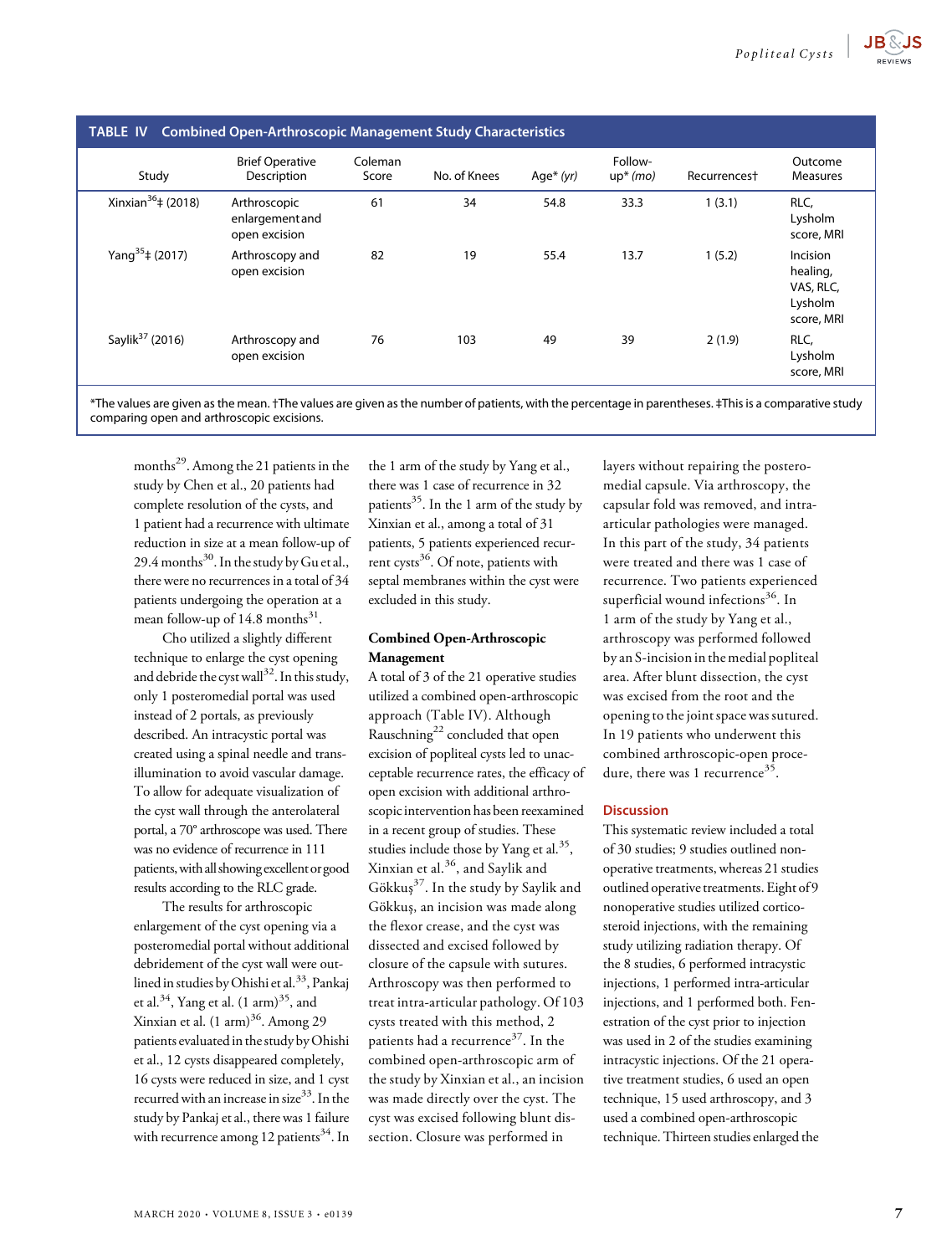

opening to the cyst cavity, 7 studies closed the opening, and 3 studies did not specify. Fifteen of the studies opted to excise and debride the cyst wall, whereas 6 studies left the cyst wall undisturbed.

Although there is a large variety of treatment methods described, the literature remains clear that the mainstay of initial treatment for popliteal cysts is conservative management with corticosteroid injection if persistently symptomatic. Even so, several different treatment methods with corticosteroids have been outlined in the literature<sup>10-12,15,16</sup>. These methods consist primarily of intraarticular injection with or without aspiration and of aspiration and intracystic injection with or without cyst fenestration. As demonstrated by Köroğlu et al., ultrasonographic evaluation is useful in the initial management of popliteal cysts to help to predict the response to treatment. That study classified cysts as simple or complex and subsequently demonstrated the increased risk of non-response to corticosteroids for patients with complex cysts. Cysts with thick septations are less likely to respond to corticosteroids and are more likely to have residual cyst volume from retained pockets of fluid formed by septations<sup>15</sup>. This understanding of the structure of cysts informed the study by Smith et al., which showed that fenestration prior to the injection of complex popliteal cysts can improve outcomes by ensuring complete evacuation of the fluid and penetration of the corticosteroid into all aspects of the cyst wall<sup>16</sup>.

Although there have been advancements in the conservative treatment of popliteal cysts, corticosteroid injections may not always provide adequate relief of symptoms. Throughout the past several decades, many techniques for surgical treatment have been described in the literature to treat patients with persistent symptoms resistant to conservative management. The only consensus in the literature is that associated intra-articular pathologies must be addressed. This was demonstrated clearly in the randomized trial by Yang et al., the only Level-I study examining operative treatment options

identified in this review. This study showed more than a 7.5-fold increase in recurrence rates in patients treated with open excision alone compared with those treated with open excision and arthroscopic treatment of underlying joint pathology<sup>35</sup>. Rupp et al. also demonstrated that cysts can resolve with isolated treatment of intra-articular pathology. According to that study, patients with meniscal tears complicated by popliteal cysts can be treated effectively with meniscectomy; however, patients with high-grade osteoarthritis may need additional operative treatment to resolve the popliteal cysts because of persistent joint effusion<sup>23</sup>.

Beyond this level of consensus, there remain advocates for several different operative treatments. The field had seemingly concluded that open excision of popliteal cysts was inferior, but there exist advocates for combined open-arthroscopic treatments<sup>35-37</sup>. Although these studies are valuable in further elucidating the effect of treating intra-articular pathologies as outlined by Yang et al., it is hard to recommend an open operative procedure, because of the increased invasiveness, without a clear demonstration of superior outcomes $35$ . Enlargement compared with closure of the cyst opening is another technical issue that persists. A meta-analysis by Zhou et al. investigating this variable concluded that enlargement of the cyst opening is superior<sup>38</sup>. Additionally, the lack of recent studies examining closure of the cyst opening could suggest that enlargement is a preferable strategy. One surgical variable that remains to be quantitatively examined is debridement of the cyst wall. Among 8 studies in this review that examined arthroscopic enlargement of the cyst opening and debridement of the cyst wall, there were a total of 320 patients and 2 documented recurrences<sup>25-32</sup>. In 5 studies examining arthroscopic enlargement without cyst cavity debridement, there were 134 patients and 9 documented recurrences<sup>2,33-36</sup>.

Our preferred protocol for popliteal cyst management involves initial nonoperative management. At the initial presentation, we perform aspiration of any knee effusion, if present, followed by intra-articular injection, cyst aspiration under ultrasound guidance, and intracystic injection. If there is no knee effusion, an ultrasound-guided aspiration of cysts with a corticosteroid injection is performed. Any loculations visualized under ultrasound are penetrated to ensure drainage. However, this protocol has oscillated between intracystic injection and intra-articular injection in recent years. Repeat procedures are performed up to 3 times for symptomatic patients. Patients with recurrences are referred for surgical consultation if the cyst is large and symptomatic or if they have 2 recurrences within 6 months or 3 recurrences within 12 months. For surgical intervention, management involves arthroscopy with the treatment of intraarticular pathology, including the treatment of meniscal tears or gentle chondroplasty for loose articular cartilage flaps. Then, while using an anterior viewing portal through the intercondylar notch, a posteromedial portal is established under direct visualization. This portal is used to enlarge the cyst valve with a basket and shaver to decompress the cyst.

A limitation of this systematic review of the literature was the lack of prospective, randomized controlled trials on the topic. Of the studies meeting inclusion criteria for this review, there were only 2 randomized trials, 1 examining nonoperative treatment and 1 comparing open treatment with arthroscopic treatment. However, because there is no currently adopted standard of care for the operative management of popliteal cysts, it is not surprising that there is a lack of randomized controlled trials. Additionally, among the studies outlining operative treatment methods, only 4 of the 21 studies were prospective in nature, with the remaining 17 studies being retrospective, observational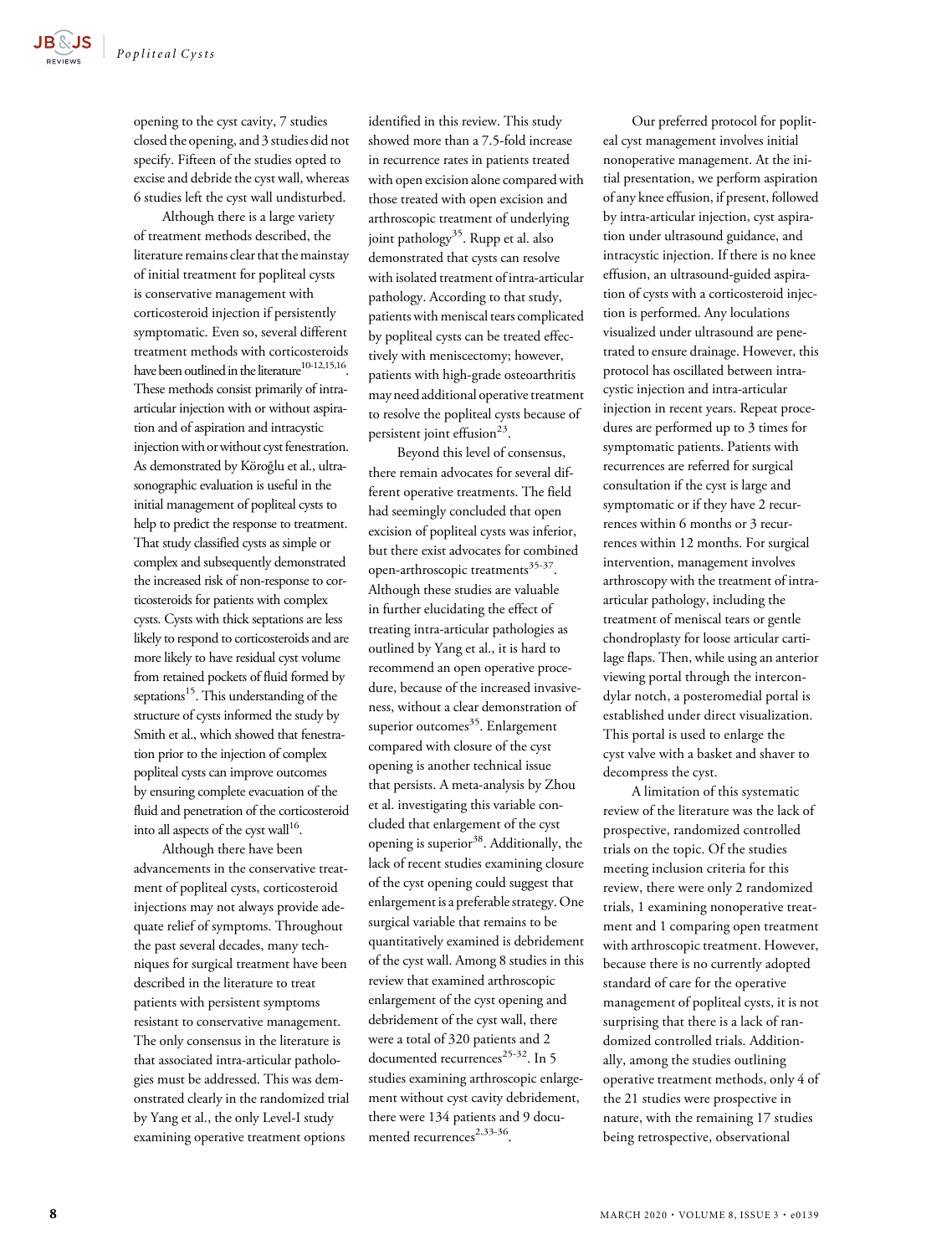

studies. Because of the lack of randomized or prospective studies, as well as the heterogeneity in the outcome variables reported among studies, it was difficult to perform a quantitative comparison of clinical outcomes between treatment methods.

In conclusion, the literature on the treatment of popliteal cysts suggests that the ideal treatment for symptomatic popliteal cysts is conservative treatment, with progression to corticosteroid injections if symptoms continue. The most current literature recommends ultrasound evaluation to identify simple cysts compared with complex cysts, with intracystic aspiration and corticosteroid injection and possible cyst fenestration for complex cysts. Operative management should be reserved for persistently symptomatic cysts and treatment must include addressing the primary intraarticular pathology in addition to the cyst itself. The current literature suggests that arthroscopic enlargement of the cyst opening with debridement of the cyst wall is an effective technique with the least recurrences. However, the studies analyzed in this review are largely retrospective, observational studies, and future prospective studies need to be performed to further elucidate appropriate operative treatment.

Duncan S. Van Nest, BA1, Fotios P. Tjoumakaris, MD2, Bradley J. Smith, MD2, Tricia M. Beatty, DO2, Kevin B. Freedman, MD, MSCE2

1Sidney Kimmel Medical College at Thomas Jefferson University, Philadelphia, Pennsylvania

2The Rothman Institute at Thomas Jefferson University, Philadelphia, Pennsylvania

Email address for K.B. Freedman: [kevin.freedman@rothmanortho.com](mailto:kevin.freedman@rothmanortho.com)

ORCID iD for D.S. Van Nest: [0000-0002-0708-7546](http://orcid.org/0000-0002-0708-7546) ORCID iD for F.P. Tjoumakaris: [0000-0002-1013-7735](http://orcid.org/0000-0002-1013-7735)

ORCID iD for B.J. Smith: [0000-0001-5412-0540](http://orcid.org/0000-0001-5412-0540) ORCID iD for T.M. Beatty: [0000-0002-6392-2075](http://orcid.org/0000-0002-6392-2075) ORCID iD for K.B. Freedman: [0000-0003-4303-4131](http://orcid.org/0000-0003-4303-4131)

#### References

1. Hayashi D, Roemer FW, Dhina Z, Kwoh CK, Hannon MJ, Moore C, Guermazi A. Longitudinal assessment of cyst-like lesions of the knee and their relation to radiographic osteoarthritis and MRI-detected effusion and synovitis in patients with knee pain. Arthritis Res Ther. 2010;12(5): R172. Epub 2010 Sep 15.

2. Sansone V, De Ponti A. Arthroscopic treatment of popliteal cystand associated intra-articular knee disorders in adults. Arthroscopy. 1999 May;15(4): 368-72.

3. Lindgren PG, Willén R. Gastrocnemiosemimembranosus bursa and its relation to the knee joint. I. Anatomy and histology. Acta Radiol Diagn (Stockh). 1977 Sep;18(5):497-512.

4. Lindgren PG. Gastrocnemiosemimembranosus bursa and its relation to the knee joint. III. Pressure measurements in joint and bursa. Acta Radiol Diagn (Stockh). 1978; 19(2):377-88.

5. Frush TJ, Noyes FR. Baker's cyst: diagnostic and surgical considerations. Sports Health. 2015 Jul;7(4):359-65.

6. Moher D, Liberati A, Tetzlaff J, Altman DG; PRISMA Group. Preferred Reporting Items for Systematic Reviews and Meta-Analyses: the PRISMA statement. Int J Surg. 2010;8(5):336-41. Epub 2010 Feb 18.

7. Howick J, Chalmers I, Glasziou P, Greenhalgh T, Heneghan C, Liberati A, Moschetti I, Phillips B, Thornton H, Goddard O, Hodgkinson M.OCEBM levels of evidence. 2011. Accessed 2019 Oct 28. [https://www.cebm.net/2016/05/ocebm-levels](https://www.cebm.net/2016/05/ocebm-levels-of-evidence/)[of-evidence/](https://www.cebm.net/2016/05/ocebm-levels-of-evidence/)

8. Rauschning W, Lindgren PG. Popliteal cysts (Baker's cysts) in adults. I. Clinical and roentgenological results of operative excision. Acta Orthop Scand. 1979 Oct;50(5):583-91.

9. Jakobsen RB, Engebretsen L, Slauterbeck JR. An analysis of the quality of cartilage repair studies. J Bone Joint Surg Am. 2005 Oct;87(10): 2232-9.

10. Acebes JC, Sánchez-Pernaute O, Díaz-Oca A, Herrero-Beaumont G. Ultrasonographic assessment of Baker's cysts after intra-articular corticosteroid injection in knee osteoarthritis. J Clin Ultrasound. 2006 Mar-Apr;34(3):113-7.

11. Di Sante L, Paoloni M, Ioppolo F, Dimaggio M, Di Renzo S, Santilli V. Ultrasound-guided aspiration and corticosteroid injection of Baker's cysts in knee osteoarthritis: a prospective observational study. Am J Phys Med Rehabil. 2010 Dec;89(12):970-5.

12. Bandinelli F, Fedi R, Generini S, Porta F, Candelieri A, Mannoni A, Innocenti M, Matucci Cerinic M. Longitudinal ultrasound and clinical follow-up of Baker's cysts injection with steroids in knee osteoarthritis. Clin Rheumatol. 2012 Apr;31(4):727-31. Epub 2011 Dec 27.

13. Cakmakci E, Celebi I, Ozal ST, Eksioglu AS, Kolcak O, Dogru M. Can ultrasonographyguided aspiration and steroid injection treat

reflux venous blood flow around symptomatic Baker's cysts? Our short-term experience. Radiol Med. 2017 Sep;122(9):690-5. Epub 2017 Apr 28.

14. Çağlayan G, Özçakar L, Kaymak SU, Kaymak B, Tan AA. Effects of sono-feedback during aspiration of Baker's cysts: a controlled clinical trial. J Rehabil Med. 2016 Apr;48(4):386-9.

15. Köroğlu M, Callıoğlu M, Eris HN, Kayan M, Cetin M, Yener M, Gürses C, Erol B, Türkbey B, Parlak AE, Akhan O. Ultrasound guided percutaneous treatment and follow-up of Baker's cyst in knee osteoarthritis. Eur J Radiol. 2012 Nov;81(11):3466-71. Epub 2012 Jun 20.

16. Smith MK, Lesniak B, Baraga MG, Kaplan L, Jose J. Treatment of popliteal (Baker) cysts with ultrasound-guided aspiration, fenestration, and injection: long-term follow-up. Sports Health. 2015 Sep-Oct;7(5):409-14. Epub 2015 May 5.

17.Di Sante L, Paoloni M, Dimaggio M, Colella L, Cerino A, Bernetti A, Murgia M, Santilli V. Ultrasound-guided aspiration and corticosteroid injection compared to horizontal therapy for treatment of knee osteoarthritis complicated with Baker's cyst: a randomized, controlled trial. Eur J Phys Rehabil Med. 2012 Dec;48(4):561-7. Epub 2012 Apr 20.

18. Hautmann MG, Jung EM, Beyer LP, Süß C, Steger F, Weber M, Pohl F, Kölbl O, Putz FJ. Is low dose radiotherapy an effective treatment for Baker's cyst? Strahlenther Onkol. 2019 Jan; 195(1):69-76. Epub 2018 Oct 30.

19. Childress HM. Popliteal cysts associated with undiagnosed posterior lesions of the medial meniscus. The significance of age in diagnosis and treatment. J Bone Joint Surg Am. 1970 Oct;52(7):1487-92.

20. Vahvanen V. Popliteal cyst. A follow-up study on 42 operatively treated patients. Acta Orthop Scand. 1973;44(3):303-10.

21. Hughston JC, Baker CL, Mello W. Popliteal cyst: a surgical approach. Orthopedics. 1991 Feb;14(2):147-50.

22. Rauschning W. Popliteal cysts (Baker's cysts) in adults. II. Capsuloplasty with and without a pedicle graft. Acta Orthop Scand. 1980 Jun;51(3):547-55.

23. Rupp S, Seil R, Jochum P, Kohn D. Popliteal cysts in adults. Prevalence, associated intraarticular lesions, and results after arthroscopic treatment. Am J Sports Med. 2002 Jan-Feb;30(1):112-5.

24. Calvisi V, Lupparelli S, Giuliani P. Arthroscopic all-inside suture of symptomatic Baker's cysts: a technical option for surgical treatment in adults. Knee Surg Sports Traumatol Arthrosc. 2007 Dec;15(12):1452-60. Epub 2007 Aug 1.

25. Ko S, Ahn J. Popliteal cystoscopic excisional debridement and removal of capsular fold of valvular mechanism of large recurrent popliteal cyst. Arthroscopy. 2004 Jan;20(1):  $37 - 44$ .

26. Yinghui H, Shiyi C, Weitao Z, Jiwu C, Yunxia L. Arthroscopic technique for popliteal cyst treatment. Tech Knee Surg. 2008 Jun;7(2): 84-8.

27. Ahn JH, Lee SH, Yoo JC, Chang MJ, Park YS. Arthroscopic treatment of popliteal cysts: clinical and magnetic resonance imaging results. Arthroscopy. 2010 Oct;26(10):1340-7. Epub 2010 Sep 24.